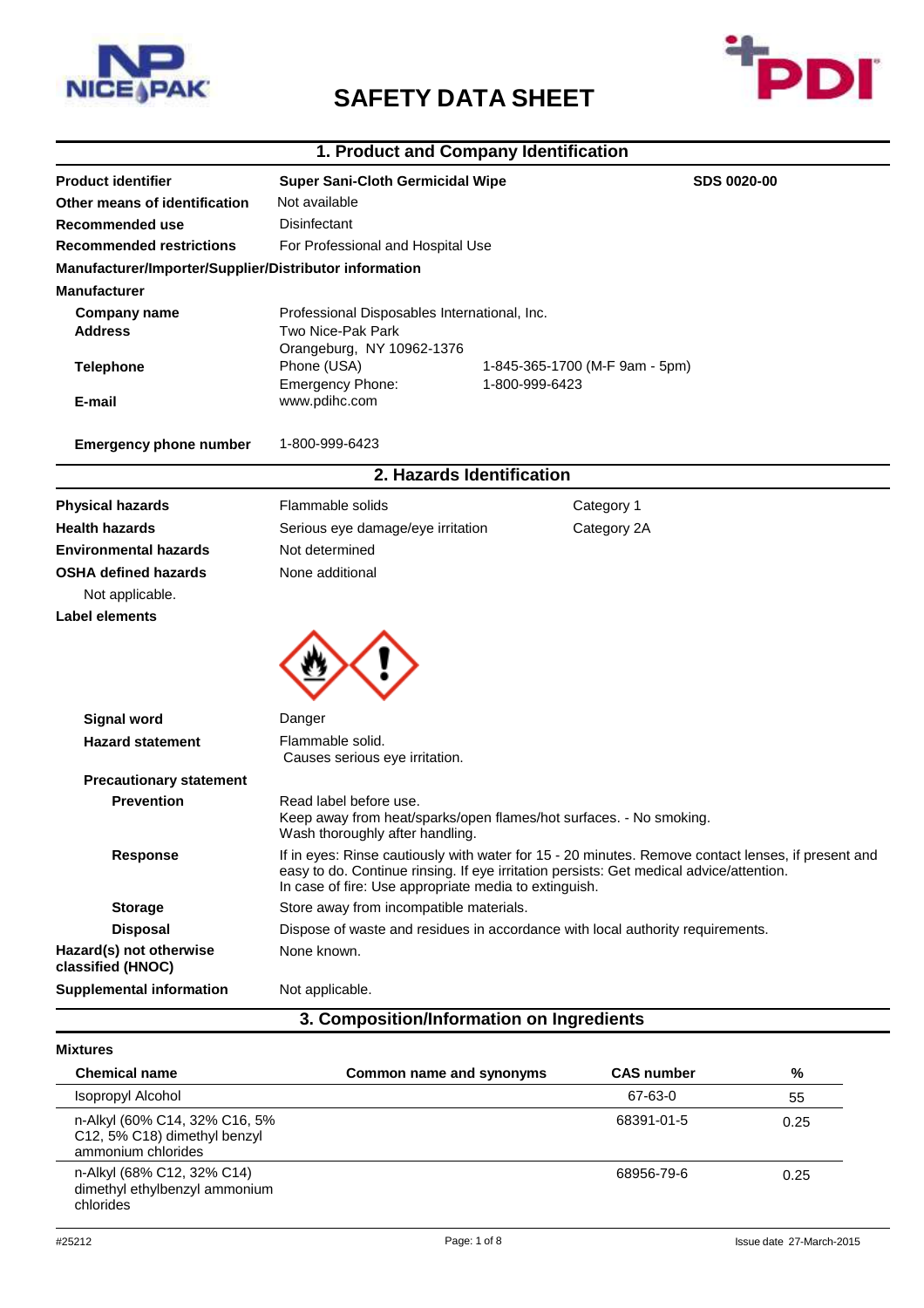|                                                                              | 4. First Aid Measures                                                                                                                                                                                                                                                                                                                                  |  |  |
|------------------------------------------------------------------------------|--------------------------------------------------------------------------------------------------------------------------------------------------------------------------------------------------------------------------------------------------------------------------------------------------------------------------------------------------------|--|--|
| <b>Inhalation</b>                                                            | Not a normal route of exposure. If inhaled, remove to fresh air. Get medical attention if symptoms<br>develop.                                                                                                                                                                                                                                         |  |  |
| <b>Skin contact</b>                                                          | Take off contaminated clothing. Rinse skin immediately with plenty of water for 15-20 minutes.                                                                                                                                                                                                                                                         |  |  |
| Eye contact                                                                  | Hold eye open and rinse slowly and gently with water for 15-20 minutes. Remove contact lenses, if<br>present, after the first 5 minutes, then continue rinsing eye. Call a poison control center or doctor<br>for treatment advice.                                                                                                                    |  |  |
| Ingestion                                                                    | Not a likely route of exposure. If ingestion does occur, call a poison control center or doctor for<br>treatment advice.                                                                                                                                                                                                                               |  |  |
| <b>Most important</b><br>symptoms/effects, acute and<br>delayed              | Symptoms may include stinging, tearing, redness, swelling, and blurred vision.                                                                                                                                                                                                                                                                         |  |  |
| Indication of immediate<br>medical attention and special<br>treatment needed | Treat patient symptomatically.                                                                                                                                                                                                                                                                                                                         |  |  |
| <b>General information</b>                                                   | Ensure that medical personnel are aware of the material(s) involved, and take precautions to<br>protect themselves. Avoid contact with eyes.                                                                                                                                                                                                           |  |  |
|                                                                              | 5. Fire Fighting Measures                                                                                                                                                                                                                                                                                                                              |  |  |
| Suitable extinguishing media                                                 | Water. Water fog. Dry chemical powder. Carbon dioxide (CO2).                                                                                                                                                                                                                                                                                           |  |  |
| Unsuitable extinguishing<br>media                                            | None known.                                                                                                                                                                                                                                                                                                                                            |  |  |
| Specific hazards arising from<br>the chemical                                | During fire, gases hazardous to health may be formed.                                                                                                                                                                                                                                                                                                  |  |  |
| Special protective equipment<br>and precautions for firefighters             | Firefighters must use standard protective equipment including flame retardant coat, helmet with<br>face shield, gloves, rubber boots, and in enclosed spaces, SCBA. Structural firefighters protective<br>clothing will only provide limited protection.                                                                                               |  |  |
| <b>Fire-fighting</b><br>equipment/instructions                               | In case of fire and/or explosion do not breathe fumes. In the event of fire, cool product with water<br>spray. Move product from fire area if you can do so without risk.                                                                                                                                                                              |  |  |
| <b>Specific methods</b>                                                      | Use standard firefighting procedures and consider the hazards of other involved materials. Move<br>products from fire area if you can do so without risk. Cool containers exposed to flames with water<br>until well after the fire is out. In the event of fire and/or explosion do not breathe fumes.                                                |  |  |
| <b>General fire hazards</b>                                                  | Flammable solid.                                                                                                                                                                                                                                                                                                                                       |  |  |
|                                                                              | <b>6. Accidental Release Measures</b>                                                                                                                                                                                                                                                                                                                  |  |  |
| Personal precautions,<br>protective equipment and<br>emergency procedures    | Wear appropriate protective equipment and clothing during clean-up. For personal protection, see<br>section 8 of the SDS.                                                                                                                                                                                                                              |  |  |
| <b>Methods and materials for</b><br>containment and cleaning up              | Eliminate all ignition sources (no smoking, flares, sparks, or flames in immediate area). Pick up<br>and discard towelette. For waste disposal, see section 13 of the SDS.                                                                                                                                                                             |  |  |
| <b>Environmental precautions</b>                                             | Avoid discharge into drains, water courses or onto the ground.                                                                                                                                                                                                                                                                                         |  |  |
|                                                                              | 7. Handling and Storage                                                                                                                                                                                                                                                                                                                                |  |  |
| <b>Precautions for safe handling</b>                                         | Not a skin wipe. For use on hard non-porous surfaces only.<br>Do not use or store near heat or open flame.<br>Use according to package label instructions.<br>Use good industrial hygiene practices in handling this product.<br>Wear appropriate personal protective equipment.<br>Wash thoroughly after handling.<br>When using do not eat or drink. |  |  |
| Conditions for safe storage,<br>including any incompatibilities              | Do not contaminate water, food or feed by storage or disposal.<br>When not in use keep container closed to prevent moisture loss.                                                                                                                                                                                                                      |  |  |
|                                                                              | Store away from incompatible materials (see Section 10 of the SDS).                                                                                                                                                                                                                                                                                    |  |  |
|                                                                              | 8. Exposure Controls/Personal Protection                                                                                                                                                                                                                                                                                                               |  |  |
| <b>Occupational exposure limits</b>                                          |                                                                                                                                                                                                                                                                                                                                                        |  |  |

| <b>Components</b>                       | Type       | Value     |  |
|-----------------------------------------|------------|-----------|--|
| Isopropyl Alcohol (CAS<br>$67 - 63 - 0$ | <b>PEL</b> | 980 mg/m3 |  |
|                                         |            | $400$ ppm |  |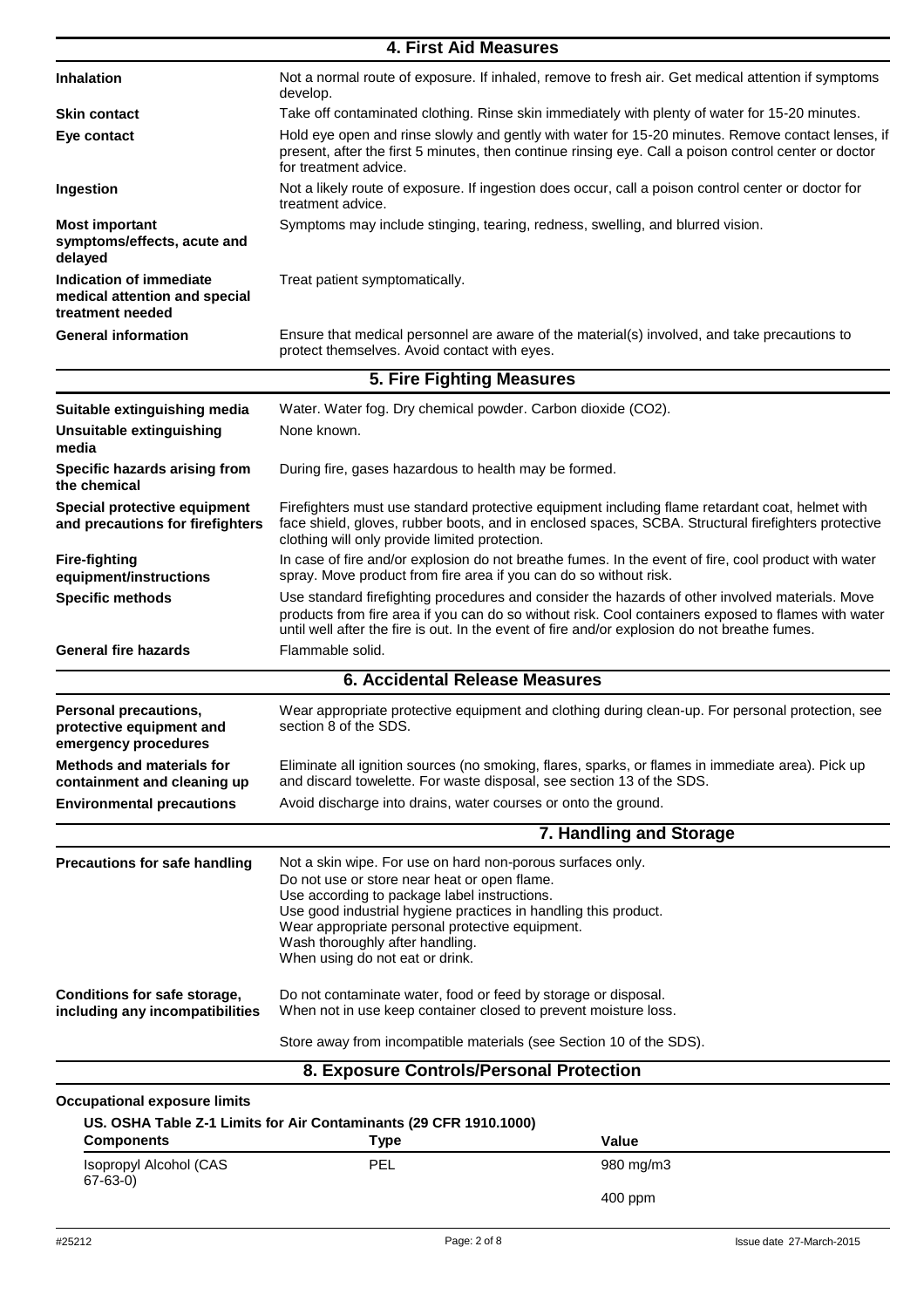| <b>US. ACGIH Threshold Limit Values</b>                               |                              |                                                                           |                 |                                                                                                                                                                                                  |  |
|-----------------------------------------------------------------------|------------------------------|---------------------------------------------------------------------------|-----------------|--------------------------------------------------------------------------------------------------------------------------------------------------------------------------------------------------|--|
| <b>Components</b>                                                     | <b>Type</b>                  |                                                                           |                 | <b>Value</b>                                                                                                                                                                                     |  |
| Isopropyl Alcohol (CAS<br>$67-63-0)$                                  | <b>STEL</b>                  |                                                                           |                 | 400 ppm                                                                                                                                                                                          |  |
|                                                                       | TWA                          |                                                                           |                 | 200 ppm                                                                                                                                                                                          |  |
| US. NIOSH: Pocket Guide to Chemical Hazards                           |                              |                                                                           |                 |                                                                                                                                                                                                  |  |
| <b>Components</b>                                                     | <b>Type</b>                  |                                                                           |                 | <b>Value</b>                                                                                                                                                                                     |  |
| Isopropyl Alcohol (CAS<br>$67 - 63 - 0$                               | <b>STEL</b>                  |                                                                           |                 | 1225 mg/m3                                                                                                                                                                                       |  |
|                                                                       |                              |                                                                           |                 | 500 ppm                                                                                                                                                                                          |  |
|                                                                       | TWA                          |                                                                           |                 | 980 mg/m3                                                                                                                                                                                        |  |
|                                                                       |                              |                                                                           |                 | 400 ppm                                                                                                                                                                                          |  |
| <b>Biological limit values</b>                                        |                              |                                                                           |                 |                                                                                                                                                                                                  |  |
| <b>ACGIH Biological Exposure Indices</b>                              |                              |                                                                           |                 |                                                                                                                                                                                                  |  |
| <b>Components</b>                                                     | <b>Value</b>                 | <b>Determinant</b>                                                        | <b>Specimen</b> | <b>Sampling Time</b>                                                                                                                                                                             |  |
| Isopropyl Alcohol (CAS<br>$67 - 63 - 0$                               | 40 mg/l                      | Acetone                                                                   | Urine           |                                                                                                                                                                                                  |  |
| * - For sampling details, please see the source document.             |                              |                                                                           |                 |                                                                                                                                                                                                  |  |
| <b>Exposure guidelines</b>                                            | ACGIH or OSHA PEL.           |                                                                           |                 | Chemicals listed in section 3 that are not listed here do not have established limit values for                                                                                                  |  |
| Appropriate engineering<br>controls                                   |                              | Provide eyewash station.<br>Ensure adequate ventilation.                  |                 |                                                                                                                                                                                                  |  |
| Individual protection measures, such as personal protective equipment |                              |                                                                           |                 |                                                                                                                                                                                                  |  |
| <b>Eye/face protection</b>                                            |                              | Wear eye protection as appropriate.                                       |                 |                                                                                                                                                                                                  |  |
| <b>Skin protection</b>                                                |                              |                                                                           |                 |                                                                                                                                                                                                  |  |
| <b>Hand protection</b>                                                |                              | Wear disposable protective gloves as appropriate.                         |                 |                                                                                                                                                                                                  |  |
| <b>Other</b>                                                          |                              | As required by employer code.                                             |                 |                                                                                                                                                                                                  |  |
| <b>Respiratory protection</b>                                         |                              | In case of insufficient ventilation, wear suitable respiratory equipment. |                 |                                                                                                                                                                                                  |  |
| <b>Thermal hazards</b>                                                | Not available.               |                                                                           |                 |                                                                                                                                                                                                  |  |
| <b>General hygiene</b><br>considerations                              | smoke.                       |                                                                           |                 | Handle in accordance with good industrial hygiene and safety practice. Wash hands before breaks<br>and immediately after handling the product. When using do not eat or drink. When using do not |  |
|                                                                       |                              | 9. Physical and Chemical Properties                                       |                 |                                                                                                                                                                                                  |  |
| Appearance                                                            | Liquid saturated on wipe     |                                                                           |                 |                                                                                                                                                                                                  |  |
| <b>Physical state</b>                                                 | Solid.                       |                                                                           |                 |                                                                                                                                                                                                  |  |
| Form                                                                  | Solid.                       |                                                                           |                 |                                                                                                                                                                                                  |  |
| Color                                                                 | Colorless to Slightly yellow |                                                                           |                 |                                                                                                                                                                                                  |  |
| Odor                                                                  | Alcohol                      |                                                                           |                 |                                                                                                                                                                                                  |  |
| <b>Odor threshold</b>                                                 | Not available.               |                                                                           |                 |                                                                                                                                                                                                  |  |
| pH                                                                    | $5.75 - 8.50$                |                                                                           |                 |                                                                                                                                                                                                  |  |
| Melting point/freezing point                                          | Not available.               |                                                                           |                 |                                                                                                                                                                                                  |  |

| Appearance                                        | Liquid saturated on wipe     |  |  |  |
|---------------------------------------------------|------------------------------|--|--|--|
| <b>Physical state</b>                             | Solid.                       |  |  |  |
| <b>Form</b>                                       | Solid.                       |  |  |  |
| Color                                             | Colorless to Slightly yellow |  |  |  |
| Odor                                              | Alcohol                      |  |  |  |
| <b>Odor threshold</b>                             | Not available.               |  |  |  |
| рH                                                | $5.75 - 8.50$                |  |  |  |
| <b>Melting point/freezing point</b>               | Not available.               |  |  |  |
| Initial boiling point and boiling<br>range        | Not available.               |  |  |  |
| Pour point                                        | Not available.               |  |  |  |
| <b>Specific gravity</b>                           | 0.892                        |  |  |  |
| <b>Partition coefficient</b><br>(n-octanol/water) | Not available.               |  |  |  |
| <b>Flash point</b>                                | 75.0 °F (23.9 °C) (Liquid)   |  |  |  |
| <b>Evaporation rate</b>                           | Not available.               |  |  |  |
| Flammability (solid, gas)                         | Flammable solid.             |  |  |  |
| Upper/lower flammability or explosive limits      |                              |  |  |  |
| <b>Flammability limit - lower</b><br>(%)          | Not available.               |  |  |  |
| <b>Flammability limit - upper</b><br>(%)          | Not available.               |  |  |  |
| Explosive limit - lower (%)                       | Not available.               |  |  |  |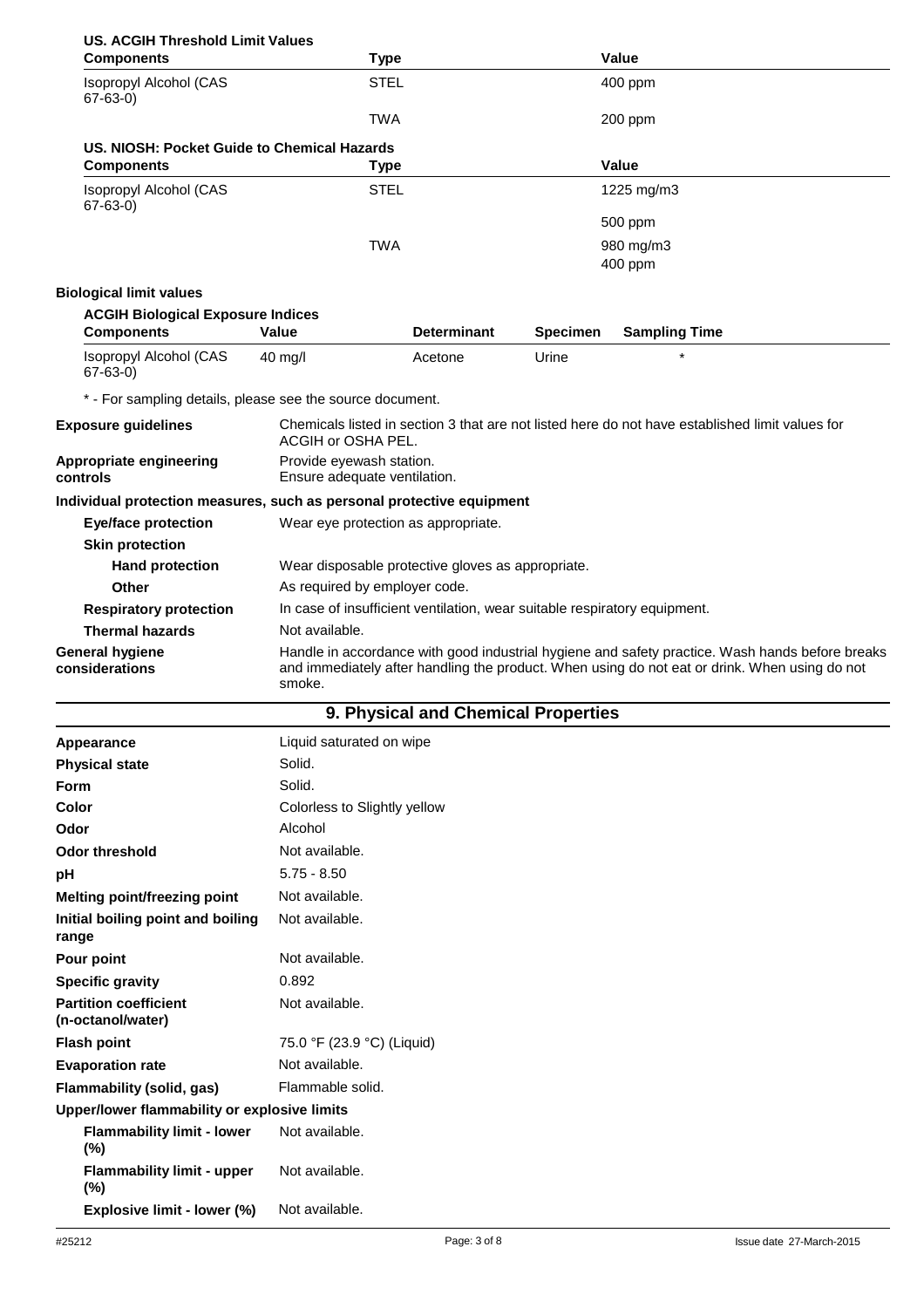| Explosive limit - upper (%)      | Not available. |
|----------------------------------|----------------|
| Vapor pressure                   | Not available. |
| Vapor density                    | Not available. |
| <b>Relative density</b>          | Not available. |
| Solubility(ies)                  | Not available. |
| <b>Auto-ignition temperature</b> | Not available. |
| <b>Decomposition temperature</b> | Not available. |
| <b>Viscosity</b>                 | Not available. |

## **10. Stability and Reactivity**

| <b>Reactivity</b>                            | Do not use on natural marble, windows, unpainted wood or brass, clear plastic or colored grout.<br>This product may react with strong acids and strong oxidizing agents. |
|----------------------------------------------|--------------------------------------------------------------------------------------------------------------------------------------------------------------------------|
| <b>Possibility of hazardous</b><br>reactions | Hazardous polymerization does not occur.                                                                                                                                 |
| <b>Chemical stability</b>                    | Material is stable under normal conditions.                                                                                                                              |
| <b>Conditions to avoid</b>                   | Contact with incompatible materials.<br>Heat, flames and sparks.                                                                                                         |
| Incompatible materials                       | Strong oxidizing agents. Acids. Isocyanates. Chlorine.                                                                                                                   |
| <b>Hazardous decomposition</b><br>products   | May include and are not limited to: Oxides of carbon. Ammonia. Chloride compounds                                                                                        |

## **11. Toxicological Information**

| Information on likely routes of exposure                                           |                                                                                                                                                                        |                     |  |
|------------------------------------------------------------------------------------|------------------------------------------------------------------------------------------------------------------------------------------------------------------------|---------------------|--|
| Ingestion                                                                          | Harmful if swallowed.                                                                                                                                                  |                     |  |
| <b>Inhalation</b>                                                                  | Health injuries are not known or expected under normal use.                                                                                                            |                     |  |
| <b>Skin contact</b>                                                                | Non-irritating based on test data.                                                                                                                                     |                     |  |
| Eye contact                                                                        | Causes serious eye irritation.                                                                                                                                         |                     |  |
| Symptoms related to the<br>physical, chemical and<br>toxicological characteristics | Symptoms may include stinging, tearing, redness, swelling, and blurred vision.<br>Symptoms of overexposure may be headache, dizziness, tiredness, nausea and vomiting. |                     |  |
| Information on toxicological effects                                               |                                                                                                                                                                        |                     |  |
| <b>Acute toxicity</b>                                                              |                                                                                                                                                                        |                     |  |
| <b>Components</b>                                                                  | <b>Species</b>                                                                                                                                                         | <b>Test Results</b> |  |
| Isopropyl Alcohol (CAS 67-63-0)                                                    |                                                                                                                                                                        |                     |  |
| Acute                                                                              |                                                                                                                                                                        |                     |  |
| Dermal<br>LD50                                                                     | Rabbit                                                                                                                                                                 | 12800 mg/kg         |  |
|                                                                                    |                                                                                                                                                                        |                     |  |
| Inhalation<br><b>LC50</b>                                                          | Rat                                                                                                                                                                    | 16970 mg/l/4h       |  |
| Oral                                                                               |                                                                                                                                                                        |                     |  |
| LD50                                                                               | Dog                                                                                                                                                                    | 4797 mg/kg          |  |
|                                                                                    | Mouse                                                                                                                                                                  | 3600 mg/kg          |  |
|                                                                                    | Rabbit                                                                                                                                                                 | 5030 mg/kg          |  |
|                                                                                    | Rat                                                                                                                                                                    | 4396 mg/kg          |  |
|                                                                                    | n-Alkyl (60% C14, 32% C16, 5% C12, 5% C18) dimethyl benzyl ammonium chlorides (CAS 68391-01-5)                                                                         |                     |  |
| <b>Acute</b>                                                                       |                                                                                                                                                                        |                     |  |
| Dermal                                                                             |                                                                                                                                                                        |                     |  |
| LD50                                                                               | Rat                                                                                                                                                                    | 2000 mg/kg          |  |
|                                                                                    |                                                                                                                                                                        | 1420 mg/kg          |  |
| Inhalation                                                                         |                                                                                                                                                                        |                     |  |
| <b>LC50</b>                                                                        | Not available                                                                                                                                                          |                     |  |
| Oral                                                                               |                                                                                                                                                                        |                     |  |
| LD50                                                                               | Mouse                                                                                                                                                                  | 150 mg/kg           |  |
|                                                                                    | Rat                                                                                                                                                                    | 240 mg/kg           |  |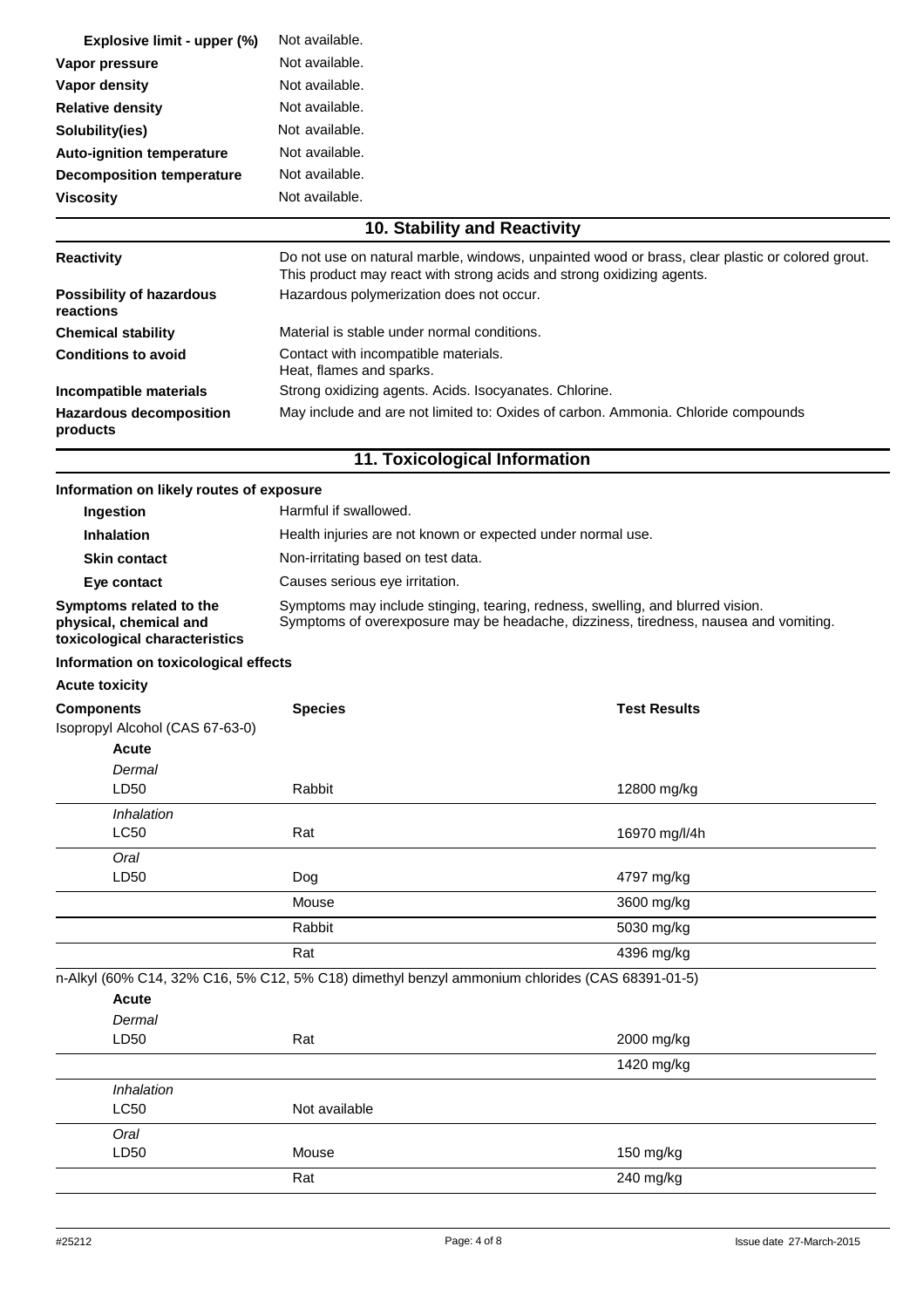## **Components Species**

n-Alkyl (68% C12, 32% C14) dimethyl ethylbenzyl ammonium chlorides (CAS 68956-79-6)

| Not available                                                                                                       |  |
|---------------------------------------------------------------------------------------------------------------------|--|
|                                                                                                                     |  |
| Not available                                                                                                       |  |
|                                                                                                                     |  |
| Rat<br>250 mg/kg                                                                                                    |  |
| Non-irritating based on test data.                                                                                  |  |
| Not available.                                                                                                      |  |
| Not available.                                                                                                      |  |
| Not available.                                                                                                      |  |
| Causes serious eye irritation based on test results.                                                                |  |
| Not available.                                                                                                      |  |
| Not available.                                                                                                      |  |
| Not available.                                                                                                      |  |
| Not available.<br>Conjunctival oedema value                                                                         |  |
| Not available.                                                                                                      |  |
| Respiratory or skin sensitization                                                                                   |  |
| Not available.                                                                                                      |  |
| Not applicable.                                                                                                     |  |
| No data available to indicate product or any components present at greater than 0.1% are<br>mutagenic or genotoxic. |  |
| This product is not considered to be a carcinogen by IARC, ACGIH, NTP, or OSHA.                                     |  |
| US. OSHA Specifically Regulated Substances (29 CFR 1910.1001-1050)                                                  |  |
|                                                                                                                     |  |
| This product is not expected to cause reproductive or developmental effects.                                        |  |
| Narcotic effects.                                                                                                   |  |
| Not classified.                                                                                                     |  |
| Not classified.                                                                                                     |  |
| Prolonged inhalation may be harmful.                                                                                |  |
| Not available.                                                                                                      |  |
|                                                                                                                     |  |

| <b>Ecotoxicity</b>                                | See below                                                  |                                |                                                                                                                                                                                            |
|---------------------------------------------------|------------------------------------------------------------|--------------------------------|--------------------------------------------------------------------------------------------------------------------------------------------------------------------------------------------|
| <b>Components</b>                                 |                                                            | <b>Species</b>                 | <b>Test Results</b>                                                                                                                                                                        |
| Isopropyl Alcohol (CAS 67-63-0)                   |                                                            |                                |                                                                                                                                                                                            |
| Algae                                             | IC50                                                       | Algae                          | 1000 mg/L, 72 Hours                                                                                                                                                                        |
| Crustacea                                         | EC50                                                       | Daphnia                        | 13299 mg/L, 48 Hours                                                                                                                                                                       |
| <b>Aquatic</b>                                    |                                                            |                                |                                                                                                                                                                                            |
| Fish                                              | LC50                                                       | Bluegill (Lepomis macrochirus) | > 1400 mg/l, 96 hours                                                                                                                                                                      |
| Persistence and degradability                     | No data is available on the degradability of this product. |                                |                                                                                                                                                                                            |
| <b>Bioaccumulative potential</b>                  | No data available.                                         |                                |                                                                                                                                                                                            |
| Partition coefficient n-octanol / water (log Kow) |                                                            |                                |                                                                                                                                                                                            |
| Isopropyl Alcohol                                 |                                                            | 0.05                           |                                                                                                                                                                                            |
| <b>Mobility in soil</b>                           | No data available.                                         |                                |                                                                                                                                                                                            |
| <b>Mobility in general</b>                        | Not available.                                             |                                |                                                                                                                                                                                            |
| Other adverse effects                             |                                                            |                                | No other adverse environmental effects (e.g. ozone depletion, photochemical ozone creation<br>potential, endocrine disruption, global warming potential) are expected from this component. |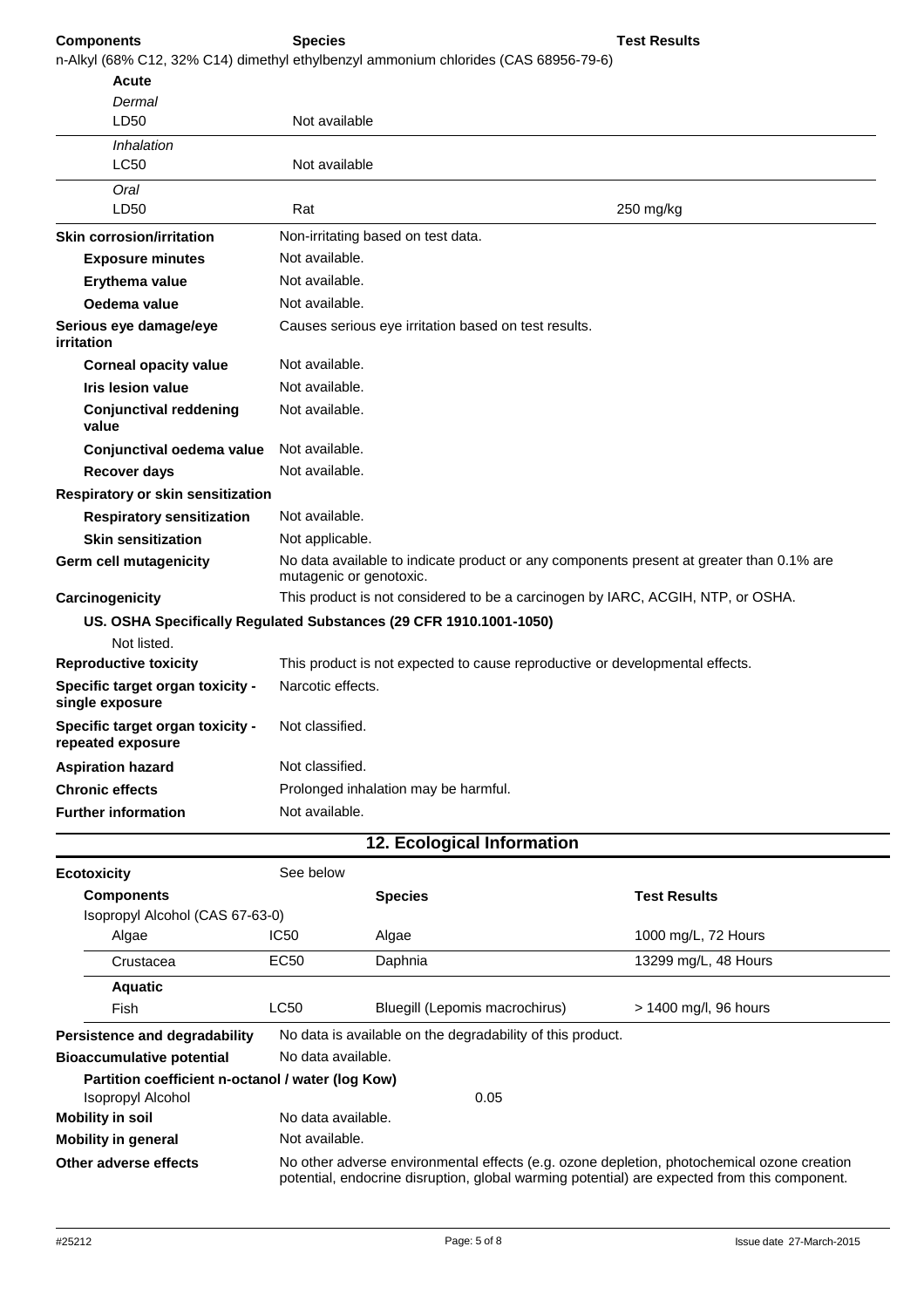| <b>13. Disposal Considerations</b>       |                                                                                                                                                                                                                                                                                                                                                                                                |  |
|------------------------------------------|------------------------------------------------------------------------------------------------------------------------------------------------------------------------------------------------------------------------------------------------------------------------------------------------------------------------------------------------------------------------------------------------|--|
| <b>Disposal instructions</b>             | Follow container label directions carefully. Do not reuse towelette. Dispose of used towelette in<br>trash. Do not flush in toilet. Nonrefillable container. Do not resue or refill this container. Triple<br>rinse and offer for recycling. If recycling is not available, put in trash collection.<br>Review federal, state/provincial, and local government requirements prior to disposal. |  |
|                                          | Dispose in sealed containers at licensed waste disposal site. Do not allow this material to drain<br>into sewers/water supplies. Do not contaminate ponds, waterways or ditches with chemical or used<br>container.                                                                                                                                                                            |  |
| Local disposal regulations               | See above                                                                                                                                                                                                                                                                                                                                                                                      |  |
| Hazardous waste code                     | Assign as required.                                                                                                                                                                                                                                                                                                                                                                            |  |
| Waste from residues / unused<br>products | Dispose of in accordance with local regulations. Empty containers or liners may retain some<br>product residues. This material and its container must be disposed of in a safe manner (see:<br>Disposal instructions).                                                                                                                                                                         |  |
| <b>Contaminated packaging</b>            | Empty containers should be taken to an approved waste handling site for recycling or disposal.<br>Since emptied containers may retain product residue, follow label warnings even after container is<br>emptied.                                                                                                                                                                               |  |
|                                          | <b>14. Transport Information</b>                                                                                                                                                                                                                                                                                                                                                               |  |
|                                          |                                                                                                                                                                                                                                                                                                                                                                                                |  |

## **U.S. Department of Transportation (DOT)**

| <b>Basic shipping requirements:</b> |                                                                |
|-------------------------------------|----------------------------------------------------------------|
| UN number                           | UN3175                                                         |
| Proper shipping name                | Solids containing flammable liquid, n.o.s. (Isopropyl Alcohol) |
| <b>Hazard class</b>                 | 4.1                                                            |
| Packing group                       |                                                                |
| <b>Packaging exceptions</b>         | $\langle$ 1kg - limited quantity (par. 173.151)                |

**DOT**



# **15. Regulatory Information**

| US federal regulations          | This chemical is a pesticide product registered by the United States Environmental Protection<br>Agency and is subject to certain labeling requirements under federal pesticide law. These<br>requirements differ from the classification criteria and hazard information required for safety data<br>sheets (SDS), and for workplace labels of non-pesticide chemicals. The hazard information<br>required on the pesticide label is reproduced below. The pesticide label also includes other<br>important information, including directions for use. |
|---------------------------------|---------------------------------------------------------------------------------------------------------------------------------------------------------------------------------------------------------------------------------------------------------------------------------------------------------------------------------------------------------------------------------------------------------------------------------------------------------------------------------------------------------------------------------------------------------|
|                                 | <b>PRECAUTIONARY STATEMENTS:</b><br>Hazards to Humans and Domestic Animals. Warning: Causes substantial but temporary eye<br>damage. Do not get in eyes or on clothing. Avoid contact with skin. Wash thoroughly with soap<br>and water after handling and before eating, drinking, chewing gum, using tobacco, or using<br>restroom. Remove and wash contaminated clothing before reuse.                                                                                                                                                               |
|                                 | EPA Reg. # 9480-4                                                                                                                                                                                                                                                                                                                                                                                                                                                                                                                                       |
|                                 | TSCA Section 12(b) Export Notification (40 CFR 707, Subpt. D)                                                                                                                                                                                                                                                                                                                                                                                                                                                                                           |
| Not regulated.                  | <b>CERCLA Hazardous Substance List (40 CFR 302.4)</b>                                                                                                                                                                                                                                                                                                                                                                                                                                                                                                   |
| Isopropyl Alcohol (CAS 67-63-0) | Listed.<br>US. OSHA Specifically Regulated Substances (29 CFR 1910.1001-1050)                                                                                                                                                                                                                                                                                                                                                                                                                                                                           |
| Not listed.                     |                                                                                                                                                                                                                                                                                                                                                                                                                                                                                                                                                         |
|                                 | Superfund Amendments and Reauthorization Act of 1986 (SARA)                                                                                                                                                                                                                                                                                                                                                                                                                                                                                             |
| <b>Hazard categories</b>        | Immediate Hazard - Yes<br>Delayed Hazard - No<br>Fire Hazard - Yes<br>Pressure Hazard - No<br>Reactivity Hazard - No                                                                                                                                                                                                                                                                                                                                                                                                                                    |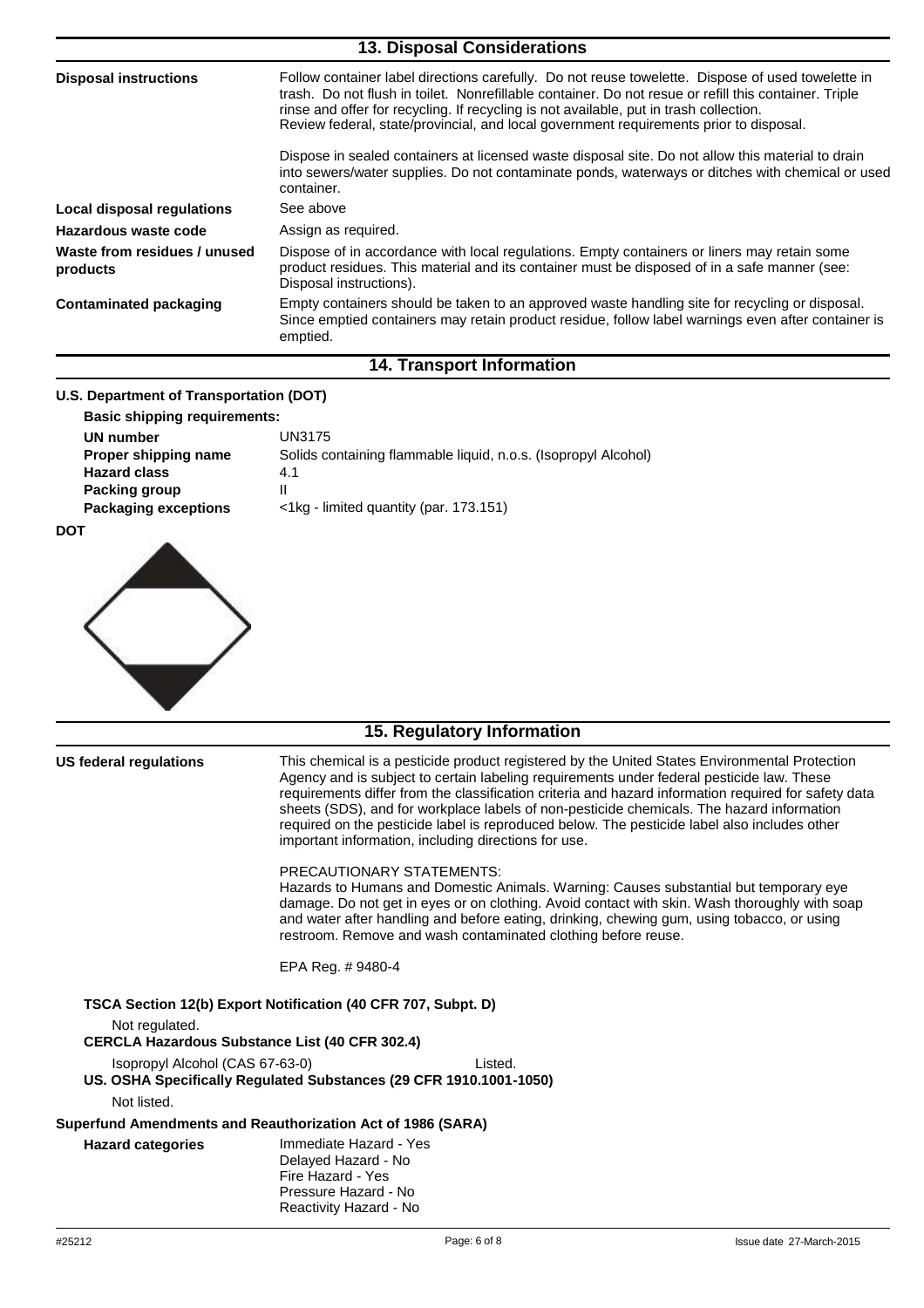| <b>SARA 302 Extremely</b><br>hazardous substance                                                   | No                                                                                    |                                                                                                         |                                                                                                                                                                                                   |  |
|----------------------------------------------------------------------------------------------------|---------------------------------------------------------------------------------------|---------------------------------------------------------------------------------------------------------|---------------------------------------------------------------------------------------------------------------------------------------------------------------------------------------------------|--|
| SARA 311/312 Hazardous<br>chemical                                                                 | No                                                                                    |                                                                                                         |                                                                                                                                                                                                   |  |
| SARA 313 (TRI reporting)<br><b>Chemical name</b>                                                   |                                                                                       | <b>CAS number</b>                                                                                       | % by wt.                                                                                                                                                                                          |  |
| <b>Isopropyl Alcohol</b>                                                                           |                                                                                       | 67-63-0                                                                                                 | 55                                                                                                                                                                                                |  |
| Other federal regulations                                                                          |                                                                                       |                                                                                                         |                                                                                                                                                                                                   |  |
| Clean Air Act (CAA) Section 112 Hazardous Air Pollutants (HAPs) List                               |                                                                                       |                                                                                                         |                                                                                                                                                                                                   |  |
| Not regulated.<br>Clean Air Act (CAA) Section 112(r) Accidental Release Prevention (40 CFR 68.130) |                                                                                       |                                                                                                         |                                                                                                                                                                                                   |  |
| Not regulated.                                                                                     |                                                                                       |                                                                                                         |                                                                                                                                                                                                   |  |
| <b>Safe Drinking Water Act</b><br>(SDWA)                                                           | Not regulated.                                                                        |                                                                                                         |                                                                                                                                                                                                   |  |
| <b>Food and Drug</b><br><b>Administration (FDA)</b>                                                | Not regulated.                                                                        |                                                                                                         |                                                                                                                                                                                                   |  |
| US state regulations                                                                               |                                                                                       |                                                                                                         | California Safe Drinking Water and Toxic Enforcement Act of 1986 (Proposition 65): This material<br>is not known to contain any chemicals currently listed as carcinogens or reproductive toxins. |  |
|                                                                                                    |                                                                                       | US - California Hazardous Substances (Director's): Listed substance                                     |                                                                                                                                                                                                   |  |
| Isopropyl Alcohol (CAS 67-63-0)                                                                    |                                                                                       | Listed.<br>US - California Proposition 65 - Carcinogens & Reproductive Toxicity (CRT): Listed substance |                                                                                                                                                                                                   |  |
| Not listed.<br>US - Illinois Chemical Safety Act: Listed substance                                 |                                                                                       |                                                                                                         |                                                                                                                                                                                                   |  |
| Isopropyl Alcohol (CAS 67-63-0)<br>US - Louisiana Spill Reporting: Listed substance                |                                                                                       | Listed.                                                                                                 |                                                                                                                                                                                                   |  |
| Isopropyl Alcohol (CAS 67-63-0)<br>US - Minnesota Haz Subs: Listed substance                       |                                                                                       | Listed.                                                                                                 |                                                                                                                                                                                                   |  |
| Isopropyl Alcohol (CAS 67-63-0)<br>US - New Jersey RTK - Substances: Listed substance              |                                                                                       | Listed.                                                                                                 |                                                                                                                                                                                                   |  |
| Isopropyl Alcohol (CAS 67-63-0)<br>US - Texas Effects Screening Levels: Listed substance           |                                                                                       | Listed.                                                                                                 |                                                                                                                                                                                                   |  |
| Isopropyl Alcohol (CAS 67-63-0)<br>68391-01-5)<br>US. Massachusetts RTK - Substance List           | n-Alkyl (60% C14, 32% C16, 5% C12, 5% C18)<br>dimethyl benzyl ammonium chlorides (CAS | Listed.<br>Listed.                                                                                      |                                                                                                                                                                                                   |  |
| Isopropyl Alcohol (CAS 67-63-0)<br>US. Pennsylvania RTK - Hazardous Substances                     |                                                                                       | Listed.                                                                                                 |                                                                                                                                                                                                   |  |
| Isopropyl Alcohol (CAS 67-63-0)<br><b>US. Rhode Island RTK</b>                                     |                                                                                       | Listed.                                                                                                 |                                                                                                                                                                                                   |  |
| Isopropyl Alcohol (CAS 67-63-0)                                                                    |                                                                                       | Listed.                                                                                                 |                                                                                                                                                                                                   |  |
|                                                                                                    |                                                                                       |                                                                                                         |                                                                                                                                                                                                   |  |

**Country(s) or region Inventory name On inventory (yes/no)\***

Yes

United States & Puerto Rico Toxic Substances Control Act (TSCA) Inventory

\*A "Yes" indicates this product complies with the inventory requirements administered by the governing country(s)